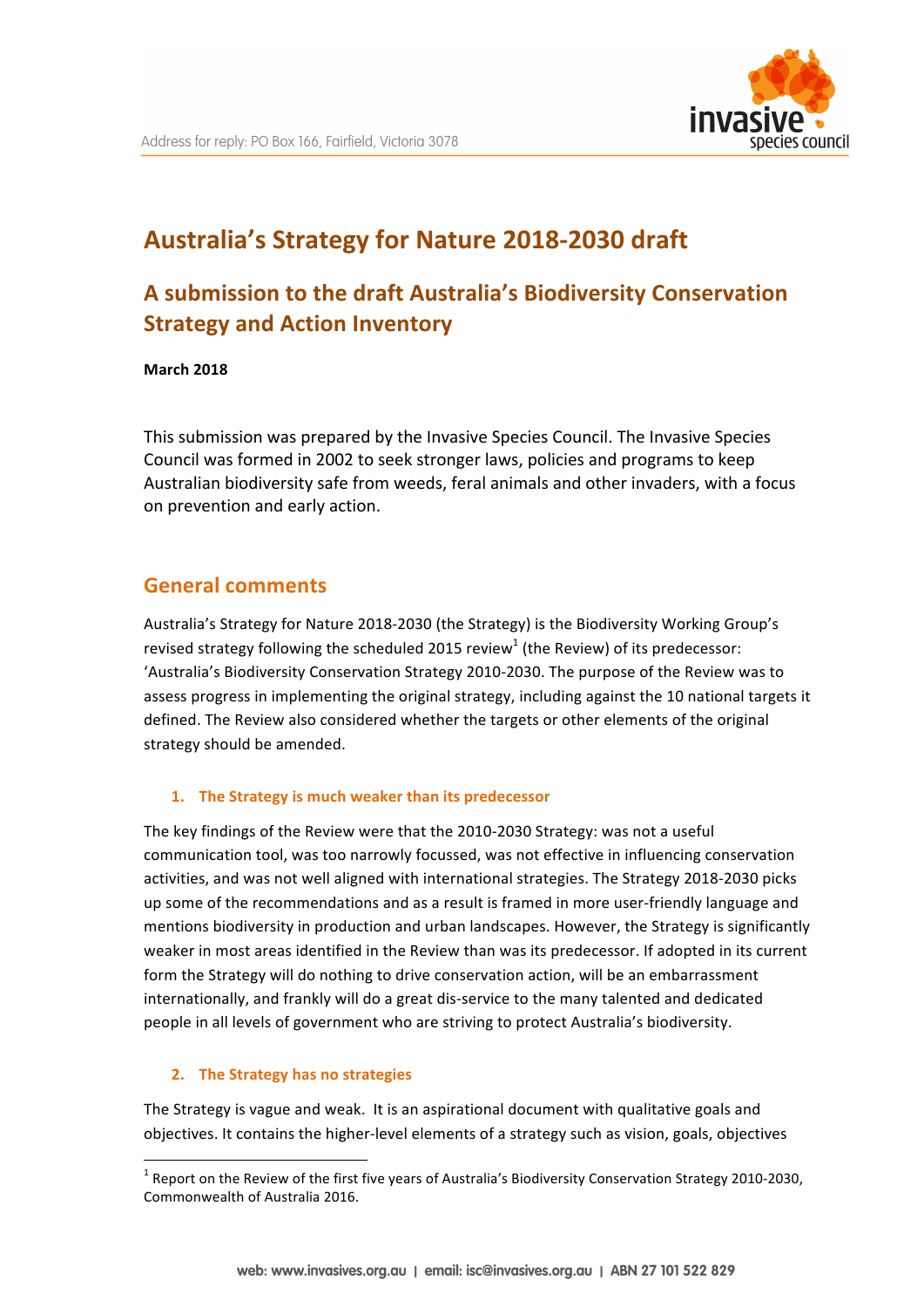and underlying principles. It also alludes to actions by suggesting governments could create an inventory to 'showcase how each government is delivering on-ground action.' However, the Strategy lacks any of the features one might ascribe to the 'shared roadmap' it purports to be. Ironically, what the Strategy lacks is the strategies that would form the causal link between objectives and actions. What the roadmap lacks is roads.

#### **3.** The Strategy fails to meet our international commitments

The 10 National Targets of the original strategy have not been revised but abandoned altogether. Without them the Strategy can have no national action plan to achieve the targets, no implementation plan, and no plan for monitoring and reporting. Australia's Biodiversity Conservation Strategy 2010-2030 was the central plank of our National Biodiversity Strategy and Action Plan (NBSAP), a mandatory requirement for a contracting party to the UN Convention on Biological Diversity (CBD). The Strategy, as currently proposed, does not meet the requirements of an NBSAP, and its adoption would remove that central plank leaving us potentially in breach of our international obligations.

#### **4.** The Strategy fails to show national leadership

The goals and objectives of a national strategy can only be achieved by coordinated and cooperative actions among all levels of government and with a number of non-government actors. The removal of obstacles through the alignment of legislation, policies and programs takes time, considerable effort and political will. Reaching agreement on roles and responsibilities at each level of government, with associated financial implications, can be tortuous and protracted. The Strategy does not address these essential matters and will do nothing to drive the changes required to remove institutional roadblocks, inconsistencies and wasteful duplication.

#### **5.** The strategy doesn't address deficiencies in threat abatement planning

The strategy does not address the poor performance of key threatening process listings and related threat abatement planning. This is of direct relevance to addressing the problem of invasive species since two-thirds of the listed key threatening processes are invasive species threats. Performance of 11 of the 21 key threatening process listings has been reviewed (mostly by internal review). This found that there was good progress made for 4 listings, moderate progress for 4 listings and poor progress for 3 listings. One of the threat abatement plans with 'moderate progress' (feral cats) has recently made 'good progress' due to a concerted national effort and funding. There was no evidence of progress in addressing the catch-all 'novel biota' key threatening process listing.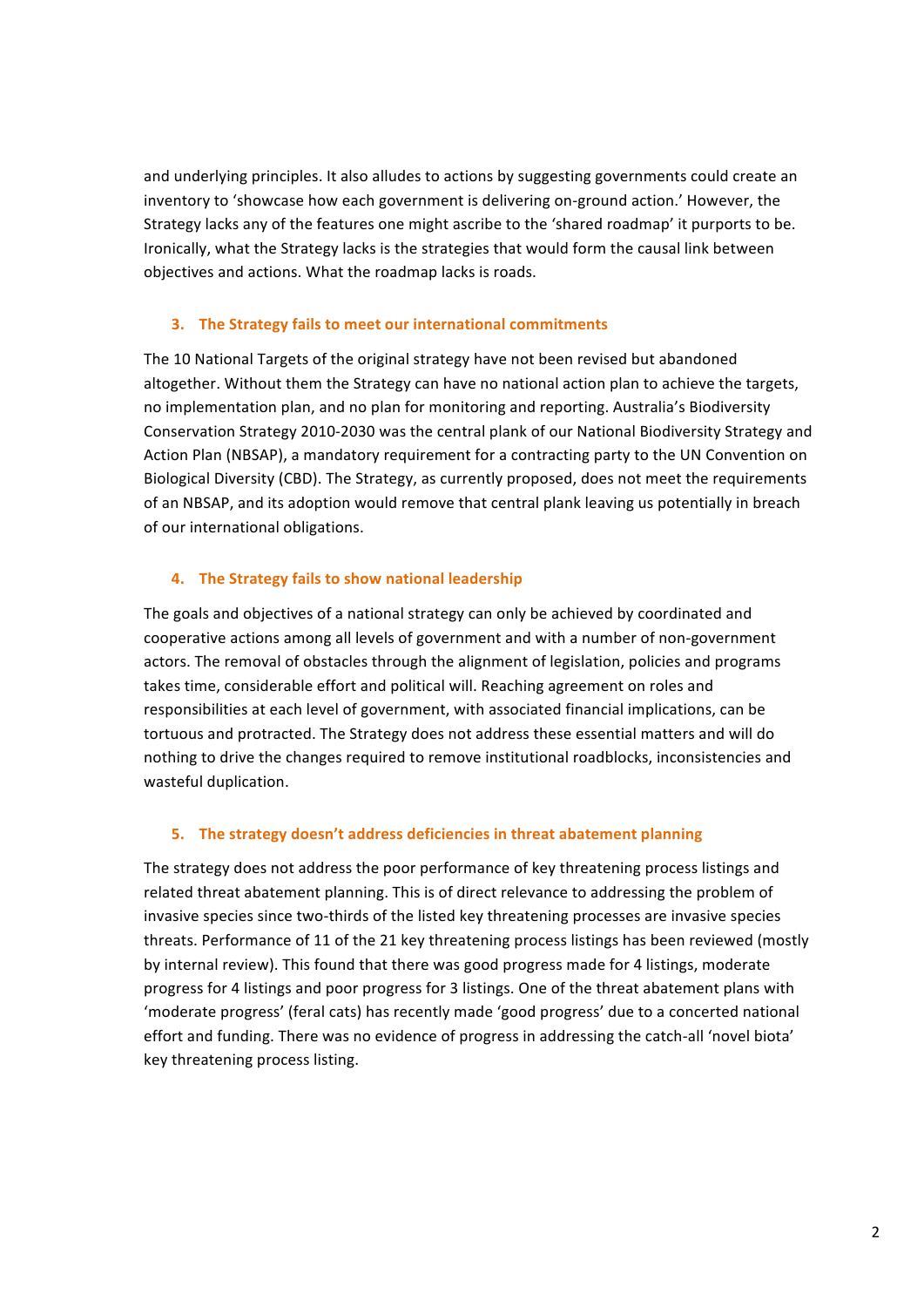## **Recommendations**

#### **Main recommendation**

The Invasive Species Council strongly recommends the proposed Strategy be discarded and the Biodiversity Working Group produce a more appropriate, comprehensive strategy that improves the 2010-2030 Strategy in line with recommendations of the Review and meets the requirements of an NBSAP as recognised by the CBD.

In re-visiting the national approach to invasive species, the Biodiversity Working Group should look to embrace the relevant target of the CBD Strategic Plan, Aichi Target 9 which states:

By 2020, invasive alien species and pathways are identified, prioritised, priority species are controlled or eradicated, and measures are in place to manage pathways to prevent *their introduction and establishment.*

The relevant target of the 2010-2030 Strategy was Target 7:

By 2015, reduce by at least 10% the impacts of invasive species on threatened species and ecological communities in terrestrial, aquatic and marine environments.

In 2014 Australia reported to the  $CBD<sup>2</sup>$  that:

Target 7…is proving more challenging, due to the absence of baseline data and suitable *monitoring and measurement methodologies.*

Failure to achieve any reduction in the impacts of invasive species in the past five years was also confirmed by the 2016 State of the Environment Report. Not only has the target not been met but the original Strategy gave no details on how the target was arrived at, what actions would be taken to achieve it, nor how the reduced impacts would be measured.

#### **Further recommendations**

<u> Andrew Maria (1989)</u>

ISC has consistently recommended a number of actions that are necessary for us to achieve a significant and lasting reduction in the impacts of invasive species on Australia's biodiversity. These include but are not limited to:

- 1. Bring institutional arrangements for environmental biosecurity up to similar level of capability and preparedness as those existing for agricultural and human health threats;
- 2. Implement the recommendations of the 2015 Senate inquiry into environmental biosecurity and the relevant recommendations of the 2017 independent review of Australia's national biosecurity system;

 $^{2}$  Australia's Fifth National Report to the Convention on Biological Diversity. May 2014. Australian Government.